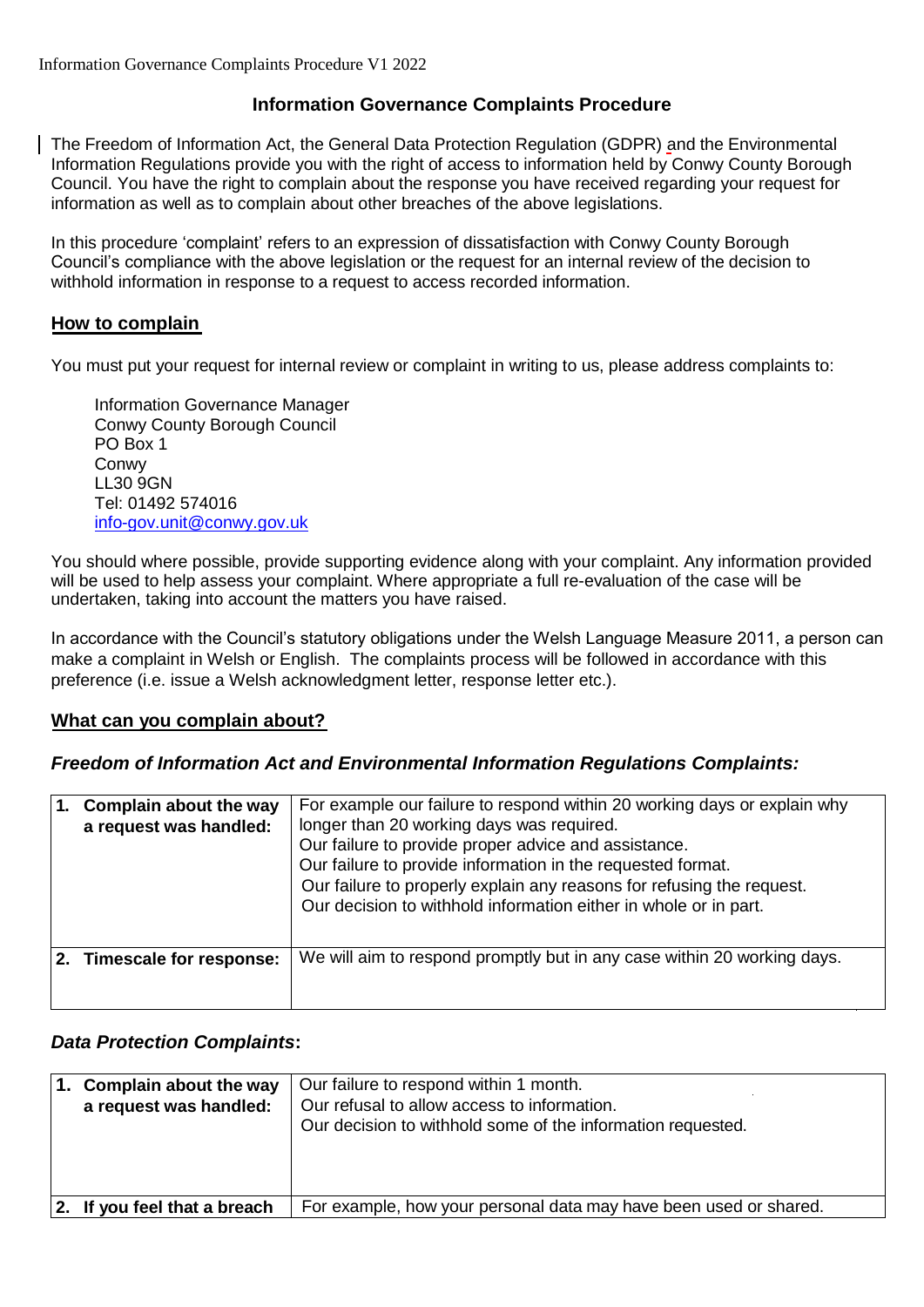| of the GDPR has<br>Occurred in relation to<br>your data: |                                                                            |
|----------------------------------------------------------|----------------------------------------------------------------------------|
| Timescale for response:                                  | We will aim to respond promptly but in any case within one calendar month. |

### **What can you expect?**

- Your complaint will be considered free of charge.
- Your complaint will be acknowledged within 5 working days of receipt.
- Where it is apparent that determination of the complaint and any subsequent response will take longer than the timescales referred to (for example due to the complexity or nature of the particular case), you will be informed and provided with an explanation for the delay.

## **What can you do if you are not satisfied with the response to your complaint?**

If your complaint is not resolved to your complete satisfaction, you have the right of appeal to the Information Commissioner for a decision; they are contactable by writing to:

Information Commissioner's Office – Wales, 2nd Floor, Churchill House, Churchill Way, Cardiff, CF10 2HH.

Or visiting: [Wales office | ICO](https://ico.org.uk/about-the-ico/who-we-are/wales-office/)

Information Governance Unit Privacy Notice is available via [Information Governance Privacy Notice -](https://www.conwy.gov.uk/en/Council/Access-to-Information/Privacy-Notices/assets/documents/Information-Governance-Privacy-Notice-E.pdf) E [\(conwy.gov.uk\)](https://www.conwy.gov.uk/en/Council/Access-to-Information/Privacy-Notices/assets/documents/Information-Governance-Privacy-Notice-E.pdf)

Conwy County Borough Council Privacy Notice/s are available via the following link.

Conwy [County Borough Council Full Privacy Notice -](https://www.conwy.gov.uk/en/Council/Access-to-Information/Privacy-Notices/How-Conwy-County-Borough-Council-uses-your-Information.aspx) Conwy County Borough Council

#### **How to express your complaint**

#### **You can express your complaint in any of the ways below.**

You can write a letter to us at the following address:

| Conwy County Borough Council<br>Information Governance Unit<br>PO Box 1<br>Conwy<br><b>LL30 9GN</b>                                                                                                                      |
|--------------------------------------------------------------------------------------------------------------------------------------------------------------------------------------------------------------------------|
| info-gov.unit@conwy.gov.uk                                                                                                                                                                                               |
| 01492 576070<br>BT Relay Service Clienteles with hearing or speech impairments can contact any<br>Council service by dialling 18001 before the number they require.                                                      |
| British Sign Language users can contact Conwy County Borough Council using<br>a Sign Language interpreter, through the InterpretersLive! service, provided by<br>Sign Solutions - visit www.conwy.gov.uk/Contact-Us/sign |